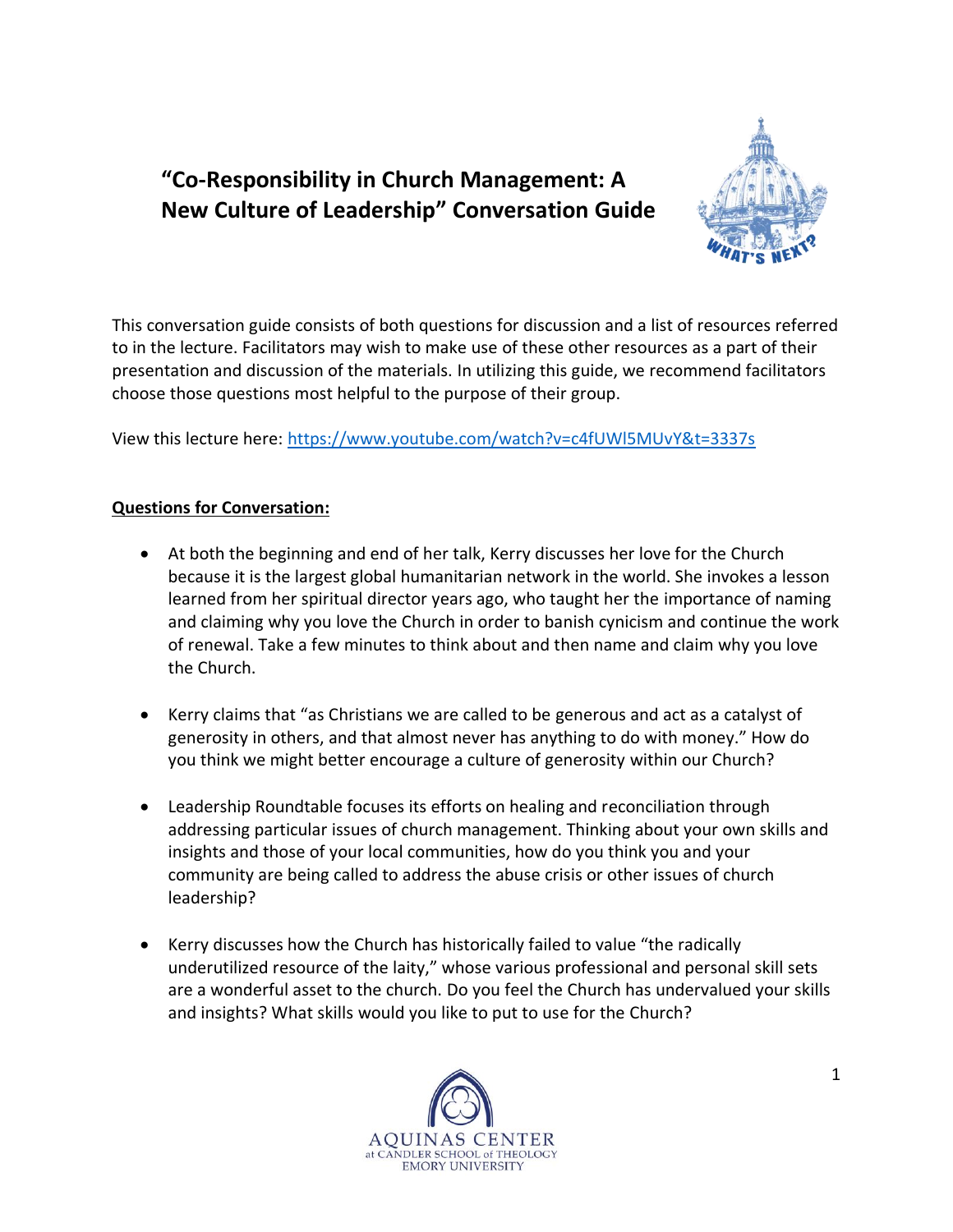- How have you personally responded to the renewed attention to the abuse crisis stemming from the 2018 PA Grand Jury Report compared to the revelations of 2002? How have the reactions of your families, friends, and church communities differed? What do you think are the reasons for these different reactions?
- Leadership Roundtable stresses that the Church is facing twin crises the sexual abuse crisis and a leadership crisis. How do these two crises intertwine?
- Kerry discusses 13 steps (listed in resources below) for addressing the twin crises of sexual abuse and leadership failures. Are there additional steps you believe need to be taken in addressing these twin crises?
- Kerry names both barriers to implementing reform and renewal and reasons for hope. Where do you see the largest barriers? Where do you find hope?

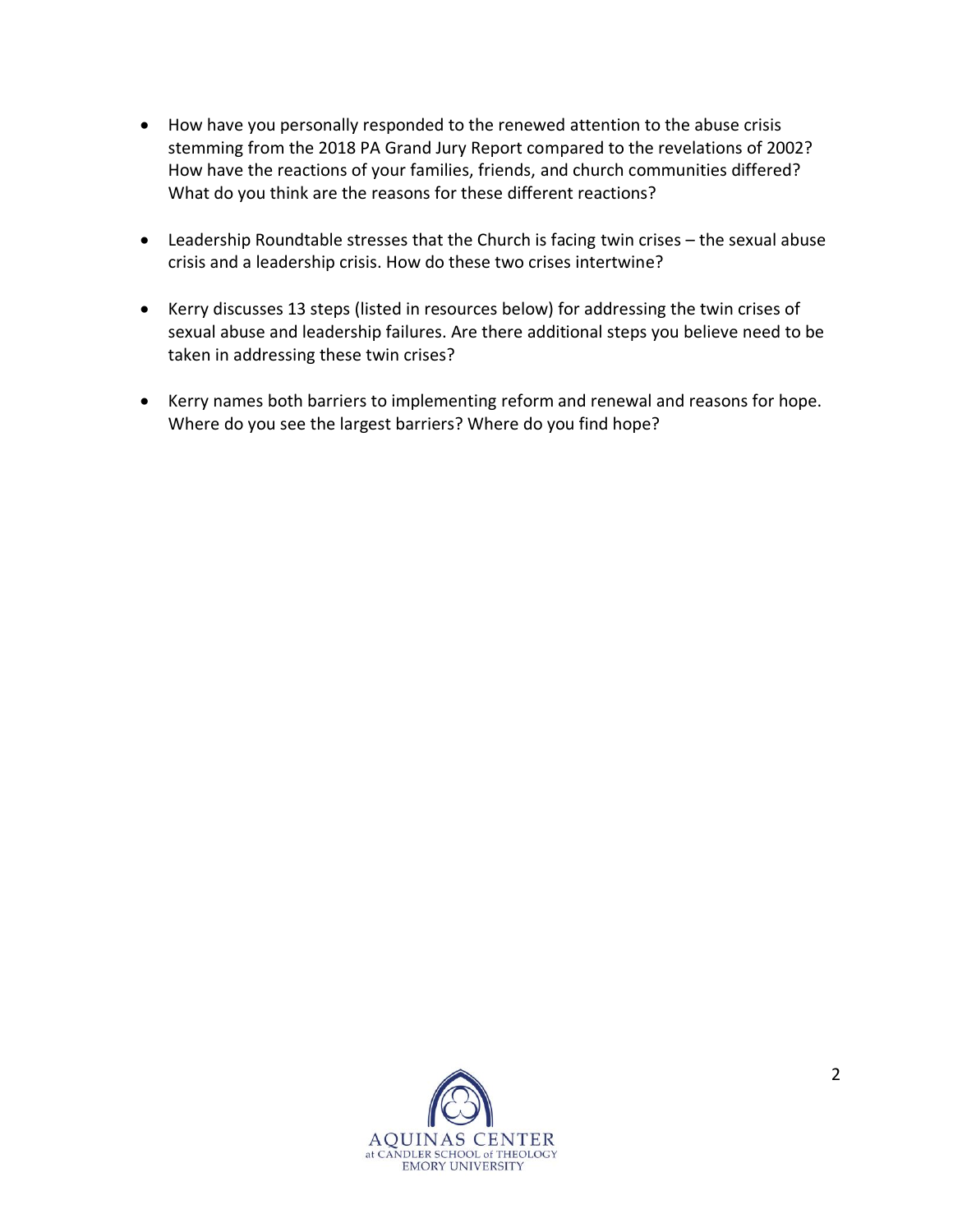## **Resources:**

## **Survivor Support**

**If you have been the victim of abuse in the Catholic Church, please reach out to someone. Below are contact points that can help.**

| <b>RAINN National Sexual Assault</b><br><b>Hotline</b> | 800-656-HOPE (4673) or online chat                                        |
|--------------------------------------------------------|---------------------------------------------------------------------------|
| <b>Survivors Network of those Abused</b><br>by Priests | Assistance Line: 1-877-SNAP-HEALS (877-762-<br>7432)                      |
| <b>Victim Assistance Coordinators</b>                  | Click here to contact a victim assistance<br>coordinator in your diocese. |

- For reports and documents on the abuse crisis, educational information, and steps on how to take action, visit [http://catholiclayresponse.com/.](http://catholiclayresponse.com/)
- Find out more about **Leadership Roundtable** by visiting: <https://leadershiproundtable.org/>
- Kerry discusses **13 suggested steps for addressing the twin crises of sexual abuse and leadership failures** that covered up the abuse. It can be difficult to remember all of these on first hearing the lecture, so we have listed them below. To find out more details on these steps, see the Leadership Roundtable report, **"Heal the Body of Christ: A plan to create a new culture of leadership and a new response to abuse in the Catholic Church."** [https://leadershiproundtable.org/wp](https://leadershiproundtable.org/wp-content/uploads/2015/09/CatholicPartnershipSummit_SummitReport_WithBoard.pdf)[content/uploads/2015/09/CatholicPartnershipSummit\\_SummitReport\\_WithBoard.pdf](https://leadershiproundtable.org/wp-content/uploads/2015/09/CatholicPartnershipSummit_SummitReport_WithBoard.pdf)
	- 1. Implement a new culture of servant leadership and management practices, and a new partnership of co-responsibility between lay and ordained members of the church.
	- 2. Victims/survivors must be at the center of all deliberations and plans, ensuring that in pursuing justice we do not re-victimize those who have already suffered. Leaders must continue to meet with victims/survivors.
	- 3. We need cultural change based on transparency, accountability, competency, and justice.
	- 4. Diverse lay people must be involved in leadership.
	- 5. In particular, bring into leadership lay people with financial and managerial acumen.